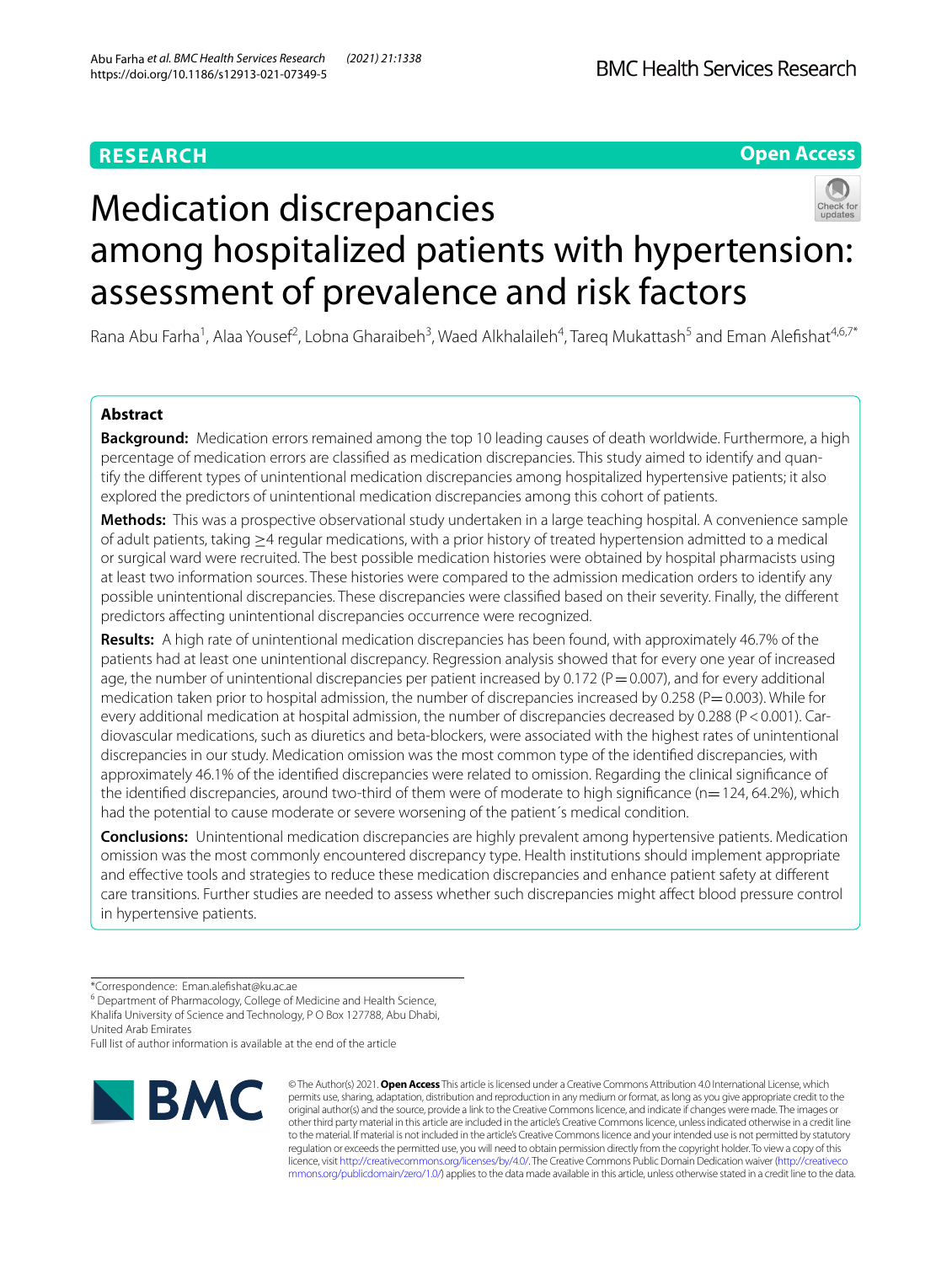**Keywords:** Medication errors, Hypertension, Hospital, Assessment, Jordan

#### **Introduction**

Despite multidisciplinary eforts and collaborations to ensure patient safety, medication errors remained among the top 10 leading causes of death worldwide [[1\]](#page-7-0). Medication discrepancies are among the most commonly encountered medication errors, which occurred in up to 70% of hospitalized patients [[2\]](#page-7-1). Medication discrepancies are defned as unexplained changes among regimens across different care sites  $[3]$  $[3]$ . They are classified as unintentional and intentional discrepancies, and the lat-ter sub-classified into documented or undocumented [\[4](#page-7-3), [5\]](#page-7-4). Intentional documented discrepancies are not errors, while undocumented intentional discrepancies were noted down as documentation errors. Unintentional discrepancies are considered medication errors that need to be prevented or resolved. They are classified into several categories: omission of a required drug previously used, the addition of a medication not previously used and not justifed by the patient's clinical condition, duplication of medications, dosage discrepancies, frequency discrepancies, administration route discrepancies, or dosage form discrepancies [\[4](#page-7-3), [5\]](#page-7-4).

Discrepancies are considered a health problem that may lead to harmful clinical and economic consequences such as interruptions of treatment, inadequate prescriptions, adverse drug events, increased hospital readmissions, and the duration of hospitalization, which will increase the medical cost [\[4\]](#page-7-3). One of the most critical risk factors that could increase the susceptibility and frequency of medication discrepancies is the lack of a validated system for medication reconciliation [[6\]](#page-7-5).

The Institute for Healthcare Improvement (IHI) defined medication reconciliation as "the process of creating the most accurate list possible of all medications a patient is taking including medication name, dosage, frequency, and route and comparing that list against the physician's admission, transfer, and/or discharge orders, intended to provide correct medications to the patient at all transition points within the hospital"  $[7]$  $[7]$ . This process was successful and efective in detecting and preventing most discrepancies from reaching the patients [\[5](#page-7-4), [8\]](#page-7-7). Additionally, it was efective in improving medication adherence and decreasing hospital readmission [[9\]](#page-7-8). Based on the Health Care Institute resources and facilities, medication reconciliation intervention could be done efectively using several methods, including using the standardized form, electronic reconciliation tools, pharmacy-led programs, and collaborative models between health care professionals [[10\]](#page-7-9). Furthermore, according to reports from the third Global Patient Safety Challenge, namely Medication Without Harm, which was established by World Health Organization (WHO), reducing medication errors and improving patient safety should focus upon three priority groups; those transitioning between settings of care, higher risk patients and those receiving polypharmacy [[11\]](#page-7-10).

Hypertensive patients are a group of patients who are susceptible to recurrent medication changes and polydrug regimens, therefore, they are particularly vulnerable to medication errors, including discrepancies in their medications  $[12]$ . Thus, this study aimed to identify and quantify the diferent types of unintentional discrepancies among hospitalized hypertensive patients; it also explored the predictors of unintentional discrepancies among this cohort of patients.

#### **Methods**

#### **Clinical setting, study design, and participants**

This prospective cross-sectional observational study recruited hypertensive patients admitted to the internal medicine and general surgery departments at Jordan University Hospital (JUH), the largest tertiary teaching hospital in Jordan. Patients were eligible for inclusion if they fulflled the following inclusion criteria: (1) aged  $\geq$ 18 years, (2) previously diagnosed with hypertension (diagnosis was confrmed from patients' medical record), (3) having an intended length of stay of more than 24h, (4) using a minimum of four regular medications before admission, (5) Arabic speaking, and (6) agreed to sign the study consent form.

Patients were excluded from the study if they (1) were isolated due to infectious diseases or compromised immunity, (2) cognitively disabled with no caregiver, or (3) unwilling to provide written informed consent.

#### **Data collection**

The study researcher was available for patients' recruitments from 9 am to 1pm, fve days a week (from Sunday to Thursday) during the period from November 2017 to January 2019 (15-months interval). A convenience sample of patients' medical records was screened and reviewed to check patients' eligibility. All eligible patients who agreed to participate in the study were asked to sign a written informed consent and were then interviewed during their hospital stay by a well-trained clinical pharmacist to collect all required data using a pre-prepared data collection form. The pharmacist received qualified training that involved data collection, identifying and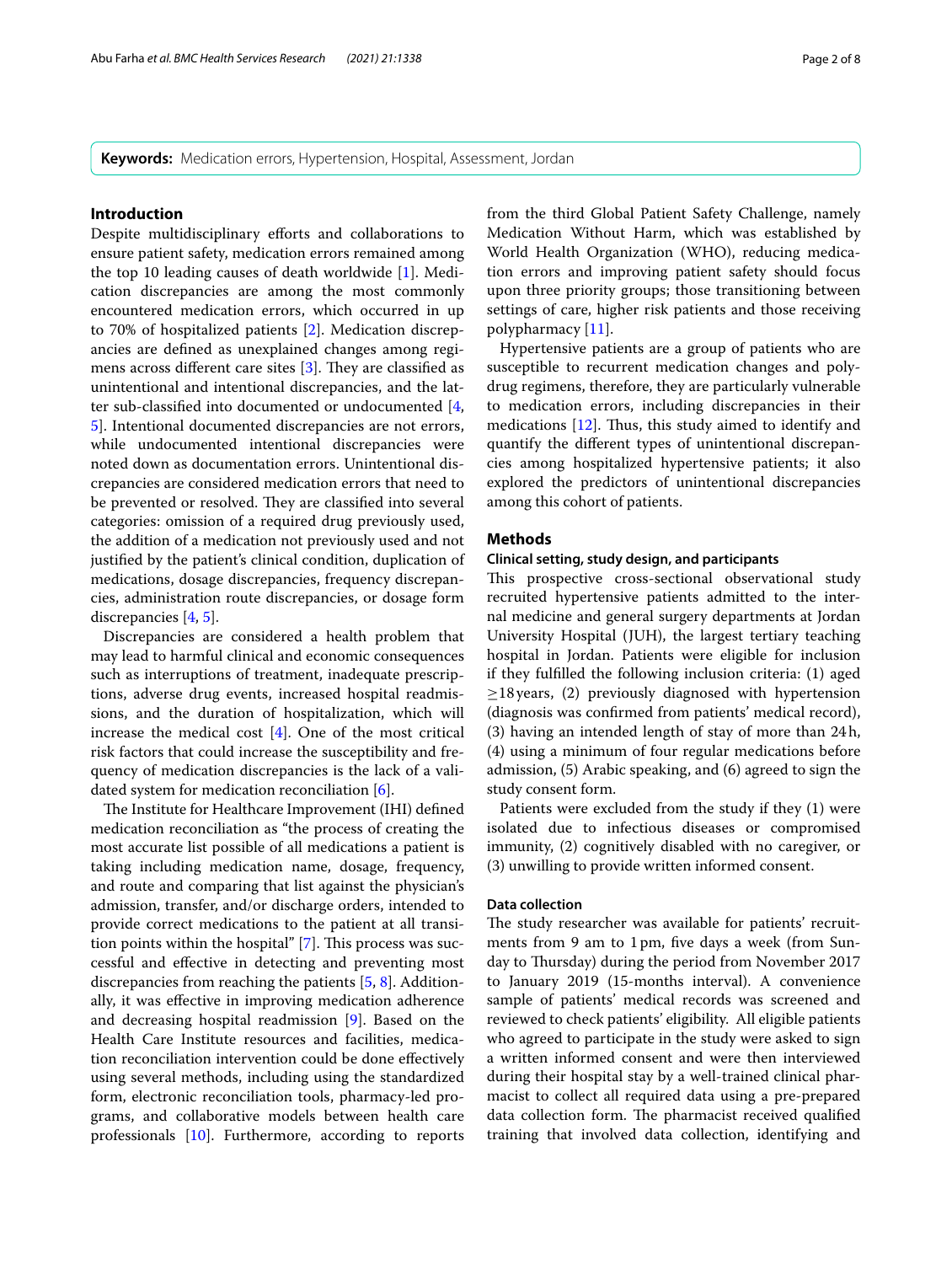resolving medication discrepancies in a standardized and systematic manner.

Data collected included date of admission, chief compliant, intended length of stay, other comorbid medical conditions, medications prescribed at the admission date (including medication name, dose, frequency, route of administration, dosage form, start and stop dates), and length of hospital stay.

Information regarding patients' medications taken prior to admission, denoted by the Best Possible Medication History (BPMH), was also collected. To achieve optimal BPMH, information regarding prescription medications, non-prescription medications (Over the Counter) like supplements and herbal preparations, recreational medications, and as-needed medications were collected [\[13\]](#page-7-12). Information included medication name, dose, frequency, route of administration, dosage form, and duration of treatment. Patients' BPMH was collected from two diferent sources, including the patient's medication sheet (within the medical record), and the patient/ patient's caregiver interview. During these patient or patient's caregiver interviews, patients were asked about their medications, their names, the dosage regimen they follow, and whether their medications or a medication list were available with them in hospital. In the case that patients or caregivers were unable to recall any requested information, caregivers were asked to either bring all the medications taken by the patient at home during their next visit or send us pictures of the actual box or list of medications.

#### **Identifying medication discrepancies**

After obtaining the BPMH, a comparison between the BPMH list and the admission medication order was carried out to detect the presence of any discrepancies. The comparison process further consisted of examining every medication on the BPMH list and comparing it with the admission medication order. When dealing with combination products, each component was considered as a single medication. Medication discrepancies are classifed as unintentional and intentional discrepancies, and the latter are sub-classifed into documented or undocumented. Intentional documented discrepancies are "clinically understandable and appropriate discrepancies between the BPMH and the admission medication order based on the patient's plan of care" [[13\]](#page-7-12). While intentional undocumented discrepancy is "one in which the prescriber has made an intentional choice to add, change or discontinue a medication but this choice is not documented"  $[13]$  $[13]$ . The last type includes unintentional discrepancy which is "one in which the prescriber unintentionally changed, added or omitted a medication the patient was taking prior to admission" [\[13\]](#page-7-12).

During the comparison, any discrepancy that was documented in the patient's medical fle was termed as an intentional documented discrepancy, such as adding antibiotics to treat acute conditions (e.g., infections). If the discrepancy was undocumented, then the pharmacist discusses the discrepancy with the physician to verify if the changes were intentional or made by error. In the case where the physician made the change intentionally, then it was recorded as an "undocumented intentional discrepancy". Otherwise, it was considered an "unintentional discrepancy".

Undocumented intentional discrepancies were noted down as documentation errors. Unintentional discrepancies were considered medication errors, those included: omission of a required medication previously used, the addition of a medication not previously used and not justifed by the patient's clinical condition, duplication of medications, dosage discrepancies, frequency discrepancies, administration route discrepancies, and dosage form discrepancies.

Finally, unintentional discrepancies were classifed into three classes based on the level of their seriousness as described by Cornish et al. [\[14\]](#page-7-13). In this classifcation, unintentional discrepancies were categorized into class I if they were unlikely to cause patient discomfort or clinical deterioration. While classes II and III included unintentional discrepancies that could cause moderate or severe discomfort or clinical deterioration, respectively [[14\]](#page-7-13).

Unintentional discrepancies were classifed based on their clinical seriousness by the authors of the study, i.e., based on subjective assessment, and in the case of disagreement on classifcation, the seriousness of the discrepancy was discussed until consensus was reached.

#### **Sample size calculation**

The sample size was calculated based on the number of subjects per predictor needed to conduct linear regression analysis as recommended by Tabachnick and Fidell (5-20 subjects per predictor) (Tabachnick and Fidell, 2006). Using 20 subjects per predictor, and since we have eight predictors, a minimum sample size of 160 was considered to be representative.

#### **Statistical analysis**

Data were entered and analyzed using Statistical Package for the Social Sciences (SPSS) version 22 (SPSS Inc., Chicago, IL, USA). The descriptive analysis was done using median and interquartile range (IQR), and frequency and percentages for categorical variables.

Linear regression was carried out to initially screen the independent variables that afect the number of identifed unintentional discrepancies. Variables found to have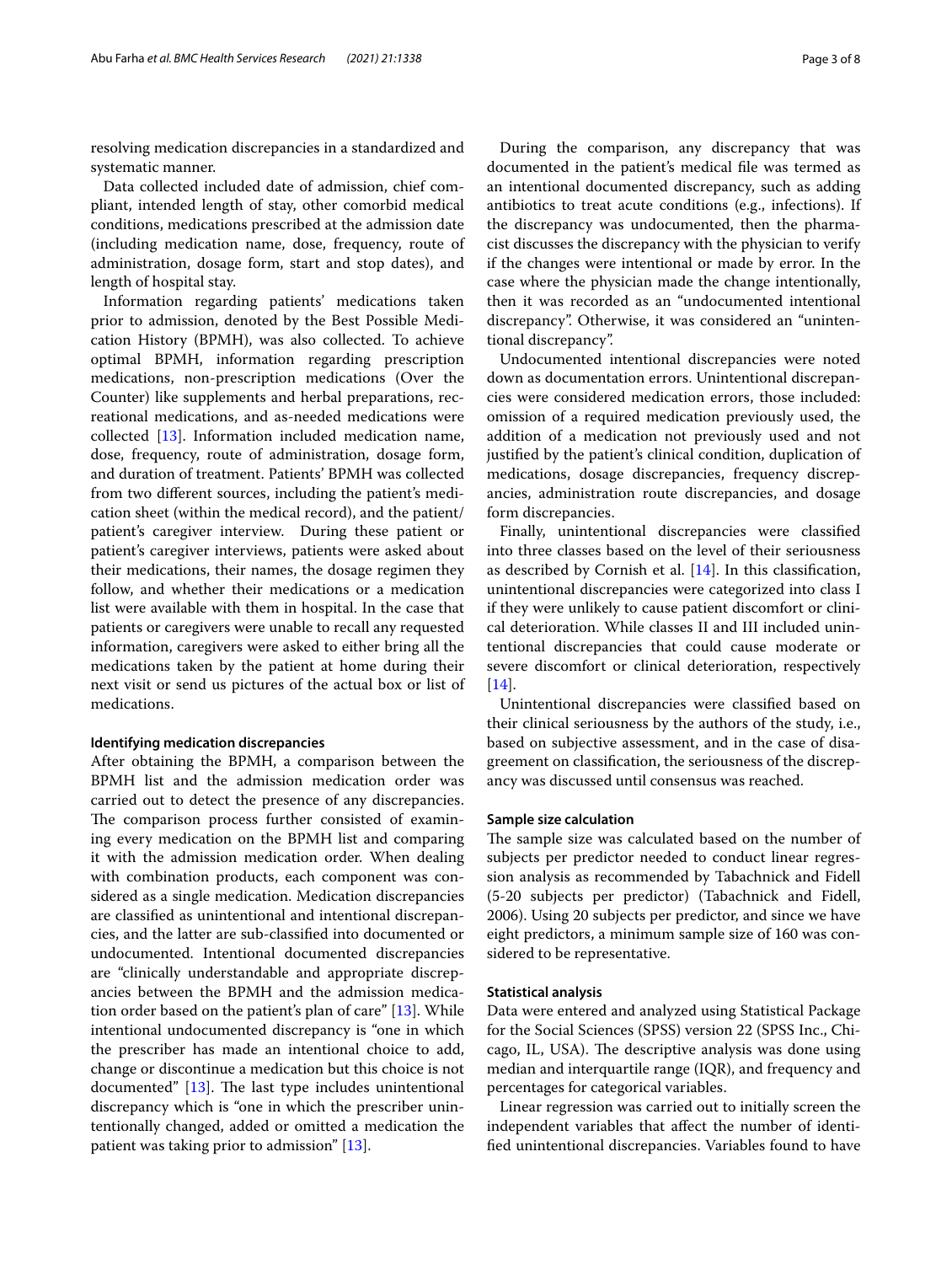p value< 0.25 using univariate linear regression analysis were entered into multivariate linear regression analysis. Variables were selected after checking their independence, where tolerance values > 0.2 and Variance Infation Factor values were < 5 indicate the absence of multicollinearity between the independent variables in regression analysis. In the multivariate linear regression analysis, variables that were independently afecting the number of identifed unintentional discrepancies were identifed. A p value of  $\leq$ 0.05 was considered statistically significant.

#### **Results**

During the study period, a total of 382 patients were screened for their eligibility criteria; of these, two patients were excluded since they were less than 18 years, 57 patients had less than four medications, and 64 patients do not have hypertension. Two hundred fftynine patients were eligible and agreed to participate in the study (response rate 100%). Patients had a median age of 66.0years (IQR=15.0), and males represented 52.9% of the study sample  $(n=137)$ . The majority of patients were married (80.7%,  $n = 209$ ). Approximately 50% of patients had primary school or high school degrees  $(n=122,$ 47.1%), and 60.2% had a monthly income of less than 250 JD per month (Table [1\)](#page-3-0).

<span id="page-3-0"></span>**Table 1** Socio-demographic characteristics of the study sample  $(n=259)$ 

| Parameter                   | Median (IQR) | n (%)      |
|-----------------------------|--------------|------------|
| Age, years                  | 66.0 (15.0)  |            |
| Gender                      |              |            |
| Males                       |              | 137 (52.9) |
| Females                     |              | 122(47.1)  |
| <b>Marital Status</b>       |              |            |
| Single                      |              | 8(3.1)     |
| Married                     |              | 209 (80.7) |
| Divorced                    |              | 3(1.2)     |
| Widowed                     |              | 39 (15.1)  |
| Educational level           |              |            |
| Not educated                |              | 43 (16.6)  |
| Primary School/high school  |              | 122(47.1)  |
| Diploma/BSc                 |              | 87 (33.6)  |
| Masters/PhD                 |              | 4(1.6)     |
| Monthly Income <sup>a</sup> |              |            |
| $\leq$ 250 JD               |              | 156 (60.2) |
| 251-500 JD                  |              | 43 (16.6)  |
| 501-750JD                   |              | 47 (18.1)  |
| 751-1000 JD                 |              | 8(3.1)     |
| $>1000$ JD                  |              | 4(1.5)     |

<sup>a</sup> 1 JD= 0.71 US\$, *IQR* interquartile range

The median number of medical conditions for the study patients was 3.0 ( $IQR = 2.0$ ), while the median number of medications taken prior to admission and admission medications were 7.0 (IQR= 4.0) and 9.0 (IQR= 5.0), respectively. Approximately 60% of the patients ( $n=157$ , 60.6%) were admitted to the internal medicine department, while the rest were admitted to the surgery department (Table [2](#page-3-1)).

During the study period, a total number of 664 undocumented discrepancies were found. Of those, 471 (70.9%) discrepancies were intentional (errors in the documentation), while 29.1% of them were unintentional ( $n=193$ ). The unintentional discrepancies were further classifed, in which omission was the most commonly found  $(n=89, 46.1\%)$ , followed by the addition of new medications ( $n=52$ , 26.9%). Examples of such discrepancies were "the omission of enalapril for a patient without any justifcation", and "the addition of atorvastatin that was discontinued previously due to myopathy", respectively. Regarding the seriousness of the identifed unintentional discrepancies, only 8.8% of the discrepancies  $(n=17)$ were classifed as class 3 (severely serious discrepancies), while 55.4% of them  $(n=107)$  were classified as class 2 (moderately serious discrepancies). For more details, refer to Fig. [1.](#page-4-0)

Patients were distributed based on the number of unintentional discrepancies they experienced, and as seen in Fig. [2,](#page-4-1) approximately 46.7% of the participants  $(n=121)$ were found to have at least one unintentional discrepancy, while  $53.3\%$  (n=138) had no discrepancies at all).

Unintentional discrepancies most commonly involved cardiovascular medications such as diuretics and betablockers with a percentage of 30.1%  $(n=58)$ , whereas gastrointestinal medications such as proton pump inhibitors, and H2 blockers come in the second place  $(n=51,$ 26.4%). Oncology related medications were the least commonly involved in medication discrepancies  $(n=1,$ 0.5%) (Table [3\)](#page-5-0).

<span id="page-3-1"></span>**Table 2** Medical histories and administrative data of the study sample  $(n=259)$ 

| Parameter                                         | Median (IQR) | n (%)      |
|---------------------------------------------------|--------------|------------|
| Number of medical conditions                      | 3.0(2.0)     |            |
| Number of medications taken prior to<br>admission | 7.0(4.0)     |            |
| Number of admission medications                   | 9.0(5.0)     |            |
| Length of Stay (days)                             | 5.0(6.0)     |            |
| Admission department                              |              |            |
| Internal medicine                                 |              | 157 (60.6) |
| Surgery                                           |              | 102 (39.4) |
|                                                   |              |            |

*IQR* interquartile range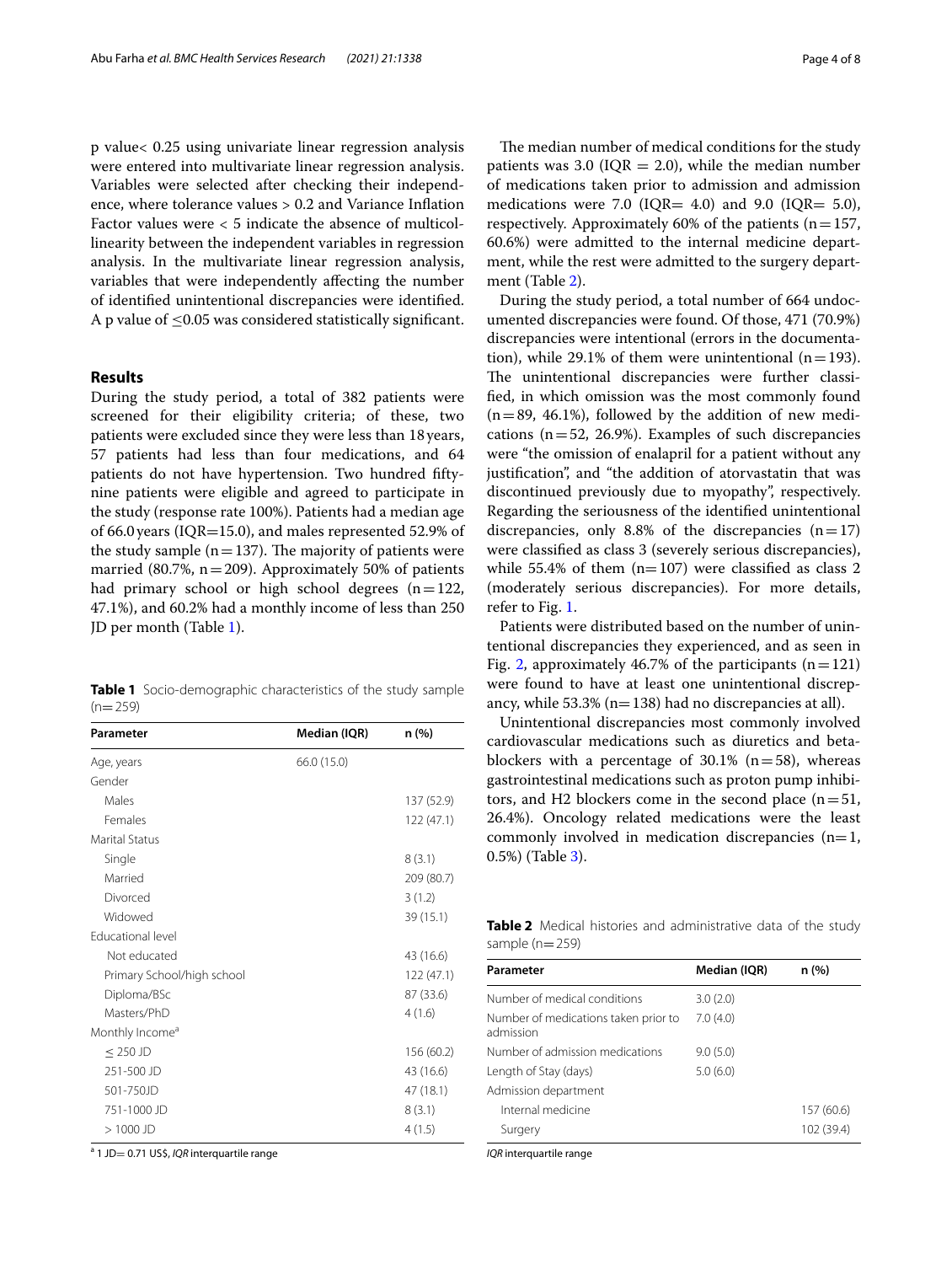



<span id="page-4-1"></span><span id="page-4-0"></span>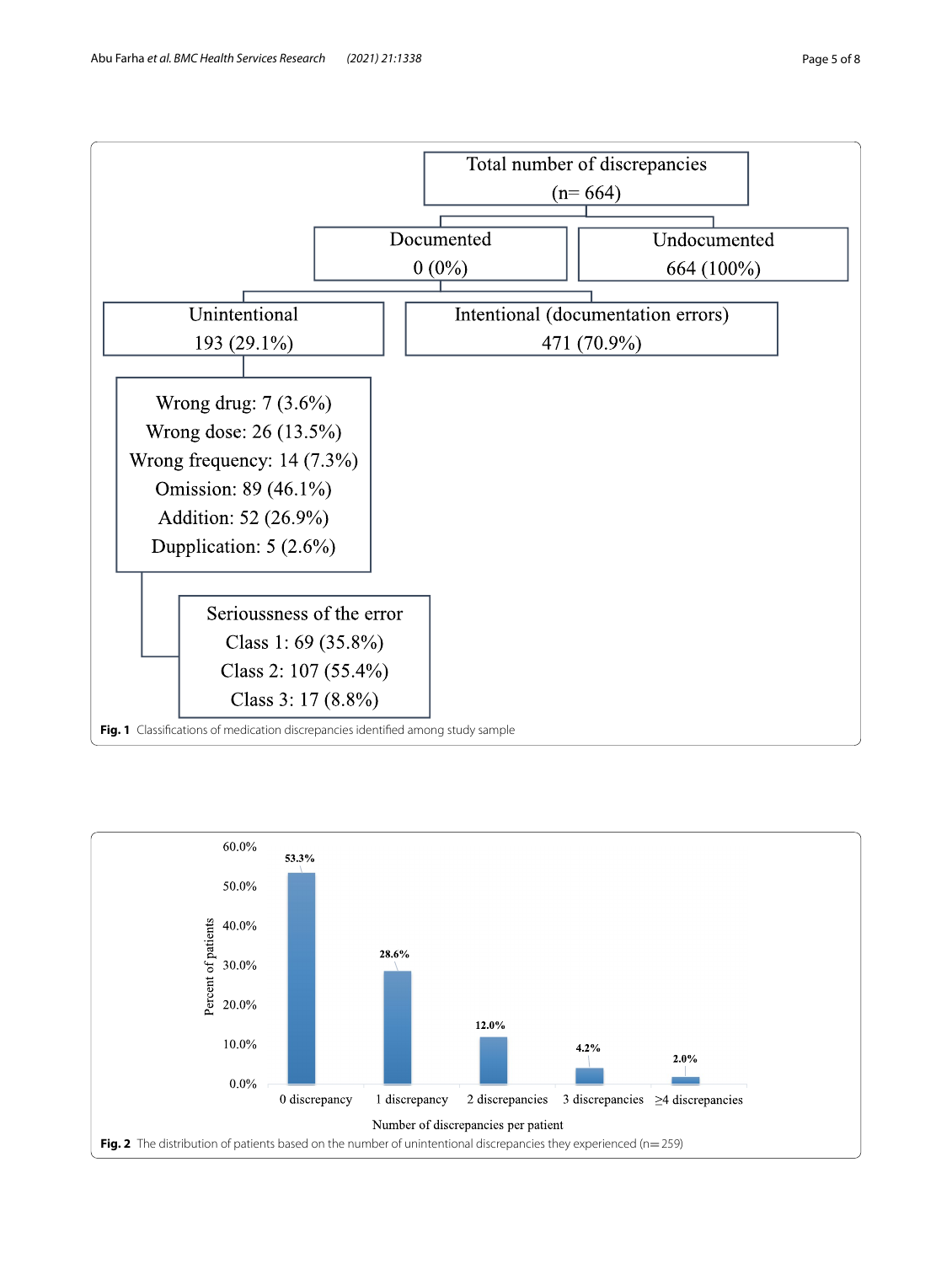<span id="page-5-0"></span>**Table 3** Distribution of unintentional medication discrepancies based on drug classification ( $n=193$ )

| <b>Types of medications</b>      | Number of unintentional<br>discrepancies per medication<br>category (%) |  |  |  |
|----------------------------------|-------------------------------------------------------------------------|--|--|--|
| Cardiovascular medications       | 58 (30.1)                                                               |  |  |  |
| Oncology related medications     | 1(0.5)                                                                  |  |  |  |
| Neurology related medications    | 7(3.6)                                                                  |  |  |  |
| Gastrointestinal medications     | 51(26.4)                                                                |  |  |  |
| Endocrine related medications    | 24 (12.4)                                                               |  |  |  |
| Rheumatology related medications | 3(1.6)                                                                  |  |  |  |
| Vitamins and supplements         | 22(11.4)                                                                |  |  |  |
| Others                           | 27 (14.0)                                                               |  |  |  |

<span id="page-5-1"></span>**Table 4** Regression analysis for risk factors affecting the number of unintentional discrepancies among study sample ( $n = 259$ )

| <b>Variables</b>                                  | Dependent variable<br>Number of unintentional<br>discrepancies |                    |                                      |                      |
|---------------------------------------------------|----------------------------------------------------------------|--------------------|--------------------------------------|----------------------|
|                                                   | <b>Univariate</b><br>linear<br>regression                      |                    | Multivariate<br>linear<br>regression |                      |
|                                                   | Beta                                                           | p value            | Beta                                 | p value              |
| Age (years)                                       | 0.191                                                          | 0.002a             | 0.172                                | 0.007 <sup>b</sup>   |
| Gender (1: males, 2: females)                     | 0.129                                                          | $0.038^{a}$        | 0.099                                | 0.137                |
| <b>Educational level</b>                          | $-0.121$                                                       | $0.053^a$          | $-0.003$                             | 0.963                |
| Monthly Income                                    | $-0.071$                                                       | 0.255              |                                      | $\overline{a}$       |
| Number of Medical Conditions                      | 0.158                                                          | 0.011 <sup>a</sup> | 0.104                                | 0.113                |
| Number of medications taken prior<br>to admission | 0.094                                                          | $0.130^{a}$        | 0.258                                | 0.003 <sup>b</sup>   |
| Number of Admission Medications                   | $-0.113$                                                       | 0.070 <sup>a</sup> | $-0.288$                             | < 0.001 <sup>b</sup> |
| Length of Stay (days)                             | $-0.017$                                                       | 0.784              |                                      |                      |

a Eligible for entry in multivariate linear regression, <sup>b</sup>Significant at 0.05 level. Beta: standardized regression coefficient

The effect of different variables on the number of unintentional discrepancies (Table [4\)](#page-5-1) showed that for every one year of increased age, the number of unintentional discrepancies per patient increased by 0.172 (p value= 0.007), and for every additional medication taken prior to hospital admission, the number of discrepancies increased by  $0.258$  (p value= 0.003). While for every additional medication taken at hospital admission, the number of discrepancies decreased by 0.288 (p value<0.001).

#### **Discussion**

This prospective cross-sectional observational research was conducted to identify and quantify the diferent types of unintentional medication discrepancies among hospitalized hypertensive patients admitted to a medical or surgical ward in a large teaching hospital in Jordan. The findings of this study showed a high rate of unintentional medication discrepancies among this cohort of patients, with approximately 47% of the patients had at least one unintentional discrepancy. Medication omission is the most commonly encountered discrepancy type.

Comparing various studies that evaluated reconciliation errors and discrepancies is hindered by diferences in the patients' characteristics, methodology, clinical setting, and specifc interpretation of discrepancies. However, each study provides an insight into the prevalence of these medication errors in that setting and population. Medication errors can be assessed at diferent junctures of medical care; at admission, during the transition from one level to another in the hospital, at discharge, and during follow-up [\[15,](#page-7-14) [16](#page-7-15)]. Ashcroft et al. prospective study showed that medication errors were more likely to develop at hospital admission, with an odds ratio of 1.70 (95% CI 1.61-1.80), than during the patients' hospital stay [[17\]](#page-7-16). This finding demonstrates the importance of evaluating medication reconciliation at hospital admission.

The average age of our patients was 65 years; the study included patients with hypertension, a condition that is more prevalent among the elderly. The age of patients in other studies that examined reconciliation at admission varied from having younger [[15\]](#page-7-14) and older participants [[18,](#page-7-17) [19](#page-7-18)].

In our study, a high rate of unintentional medication discrepancies was found among hypertensive patients; with at least one discrepancy in 47% of patients. This fnding is close to those reported in other similar studies where the rate of identifed discrepancies ranged from 33.2 to 53.6% [\[14](#page-7-13), [20\]](#page-7-19), but it is still less than that revealed by one study that was conducted in an internal medicine ward in Switzerland where there was at least one discrepancy for every patient [[19](#page-7-18)]. Most of the discrepancies identifed in this study involved cardiovascular medications such as diuretics and beta-blockers. This result is in concordance with data revealed by other studies, where cardiovascular medications were the medications most often involved in discrepancies [\[21](#page-7-20), [22\]](#page-7-21).

Various risk factors were evaluated as predictors for the occurrence of the unintentional discrepancies. Our study revealed that age is a statistically signifcant factor ( $P = 0.007$ ), which is in agreement with risk factors uncovered in several studies [[21,](#page-7-20) [23](#page-7-22), [24](#page-7-23)]. Polypharmacy demonstrated an interesting efect on the number of discrepancies, depending on the patients' pre-admission or admission medication order. An increase in the number of medications taken prior to admission led to a signifcant increase in the number of discrepancies; similar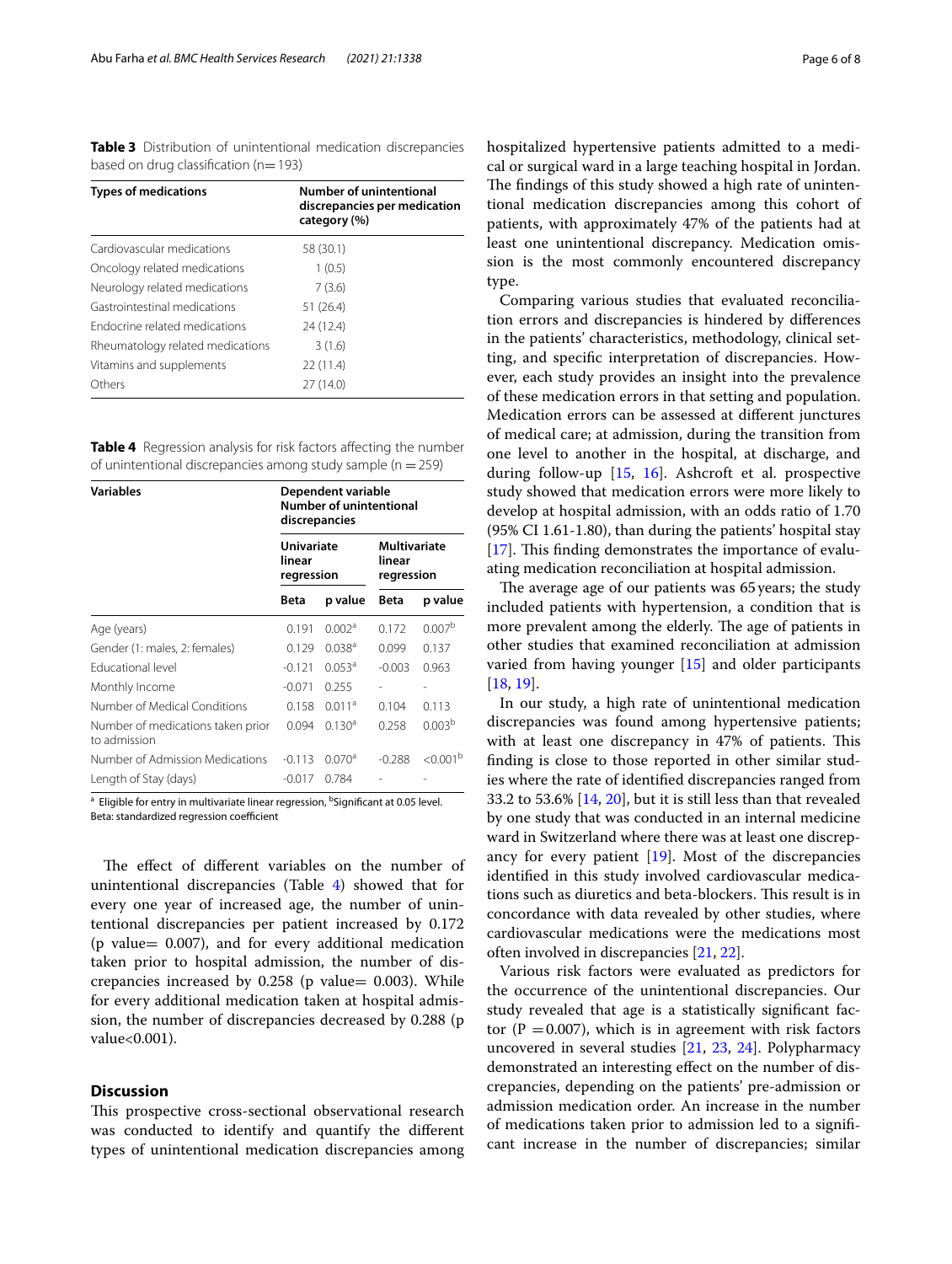results identifed this critical link between the number of medications taken prior to admission and the risk of errors at hospital admission [\[18,](#page-7-17) [25\]](#page-7-24). Patients, who are medically managed with numerous medications, is highly susceptible to medication-related problems upon admission to the hospital [\[26\]](#page-7-25).

The number of admission medications (those prescribed upon hospital admission) was associated with a decrease in the number of the identifed discrepancies. One possible explanation is that health care providers, especially physicians, scrutinize in more details hospitalized patients with co-morbidities and multiple medications for errors and potential medication-related problems.

Comparable to other studies [[18,](#page-7-17) [20](#page-7-19)], medication omissions were the most common discrepancy with a frequency of 46.1%. This type of error possesses severe consequences since it deprives the patient of treatment for a specifc medical condition at the hospital, where more focused and extensive patient care is expected.

Regarding the clinical seriousness of the identifed discrepancies, more than 64% of them had the potential to cause moderate or severe worsening of the patient´s medical condition. This finding was higher than the percentage reported by studies conducted in Canada (38.6%), France (27.2%), and USA (11.7%) which reported a lower percentages of discrepancies with serious clinical impact [[14](#page-7-13), [20,](#page-7-19) [23](#page-7-22)].

This study demonstrated the need to implement effective tools and strategies to reduce discrepancies and enhance patient safety at diferent transitions of care, among them is to implement the reconciliation process. The implementation of the reconciliation process, especially at hospital admission or discharge, was efective in reducing medication errors as proved by previous literature [[4,](#page-7-3) [5](#page-7-4), [27\]](#page-7-26).

Our study has several limitations that need to be pointed out. Initially, this study was conducted in a single teaching hospital, a multi-centered study would give a more comprehensive idea of the prevalence of medication discrepancies upon hospital admission. Another limitation is that hypertensive patients were only recruited from two wards (the internal medicine and general surgery departments); investigation of discrepancies at admission in other medical wards will provide a more thorough assessment.

Moreover, the impact of discrepancies on patients' diferent clinical outcomes, such as the efect on blood pressure levels, was not investigated. The effect on blood pressure levels were not assessed, since patients with hypertension may be anxious upon admission, which could afect their blood pressure reading upon admission. Also, discrepancies identifed upon admission may

need time to have an impact on blood pressure, and this can be only evaluated through longitudinal studies. In addition, the number of medical conditions that were counted and studied as a possible predictor for the occurrence of discrepancies were based on the total number of medical conditions, rather than counting those related to hypertension. Finally, the assessment of the seriousness of the unintentional medication discrepancies was conducted on discrepancies that were identifed at the admission date, and we did not followed-up patients or reviewed their records to determine if discrepancies were corrected, which may afect their level of seriousness.

#### **Conclusions**

Unintentional medication discrepancies are highly prevalent among hypertensive patients. Medications used for the management of cardiovascular diseases are highly liable to medication errors, especially the omission of medications previously used by the patient. Health institutions should implement appropriate and efective tools and strategies to reduce these discrepancies and enhance patient safety at diferent transitions of care. Further studies are needed to assess whether such discrepancies might afect blood pressure control in hypertensive patients.

#### **Abbreviations**

BPMH: Best Possible Medication History; SPSS: Statistical Package for Social Science.

#### **Acknowledgements**

Not applicable.

#### **Authors' contributions**

Rana Abu Farha: Study design, data collection, data entry, data analysis and manuscript writing. Alaa Yousuf: Study design, data analysis and manuscript writing. Lobna Gharaibeh: Study design, and manuscript writing. Waed Alkhalaileh: Study design, and manuscript writing. Tareq Mukattash: Study design, and manuscript writing. Eman Alefshat: Study design, and manuscript writing. The author(s) read and approved the fnal manuscript.

#### **Funding**

Not applicable.

#### **Availability of data and materials**

All data generated or analyzed during this study are included in this published article.

#### **Declarations**

#### **Ethics approval and consent to participate**

 The study was commenced after obtaining the ethical approval by the Institutional Review Board at the Jordan University Hospital (Reference number: 65/2017). The World Medical Association Declaration of Helsinki guidance was followed in the study [\[28\]](#page-7-27). A written informed consent was obtained from all patients.

#### **Consent for publication**

Not applicable.